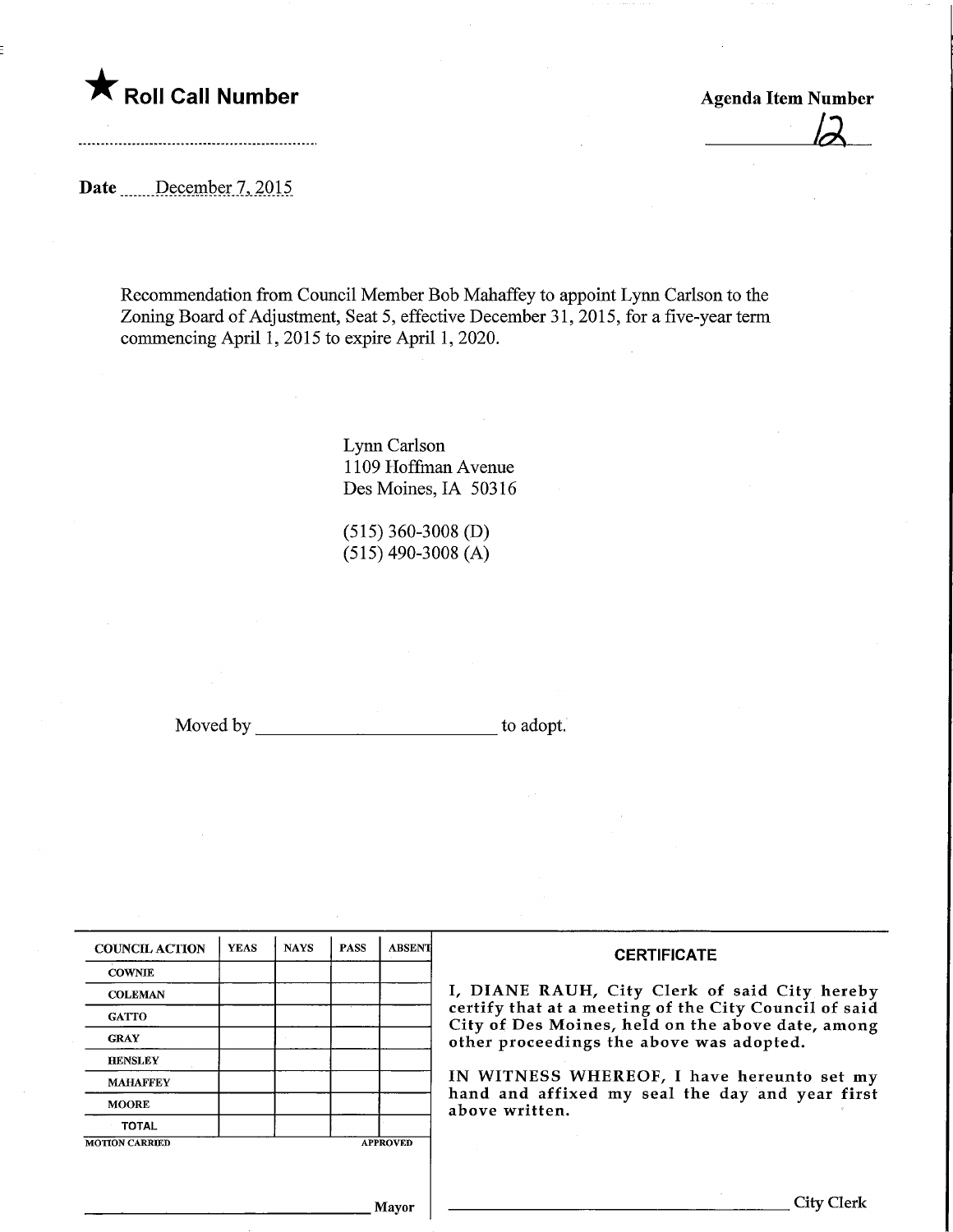## Tyler, Shelly L

**From:** Rauh, Diane I.<br> **Sent:** Thursday, Dec Thursday, December 03, 2015 8:29 AM To: Tyler, Shelly L.<br>
Subject: The Contract EW: Apply to S FW: Apply to Serve on a City Board - form submission  $\overline{\alpha}$ 

-----Original Message-----From: website@dmgov.org [mailto:website@dmgov.org] Sent: Wednesday, December 02, 2015 4:33 PM To: BoardAppointments Subject: Apply to Serve on a City Board - form submission

First Name: Lynn

Last Name: Carlson

Address: 1109 Hoffman Avenue

City: Des Moines

State: IA

Zip: 50316

Daytime Phone: 515-360-3008

Alternate Phone: 515-490-3008

Email: lynncarlson@mchsi.com

Occupation: Realtor/Appraiser

Occupation Duration: 22 years/ 2 years

Employer: Coldwell Banker/Self

Employment Duration: 8 years / 2 years

Business Address 1: 1003 8th Street SW

Business Address 2:

Business City: Altoona

Business State: IA

Business Zip: 50009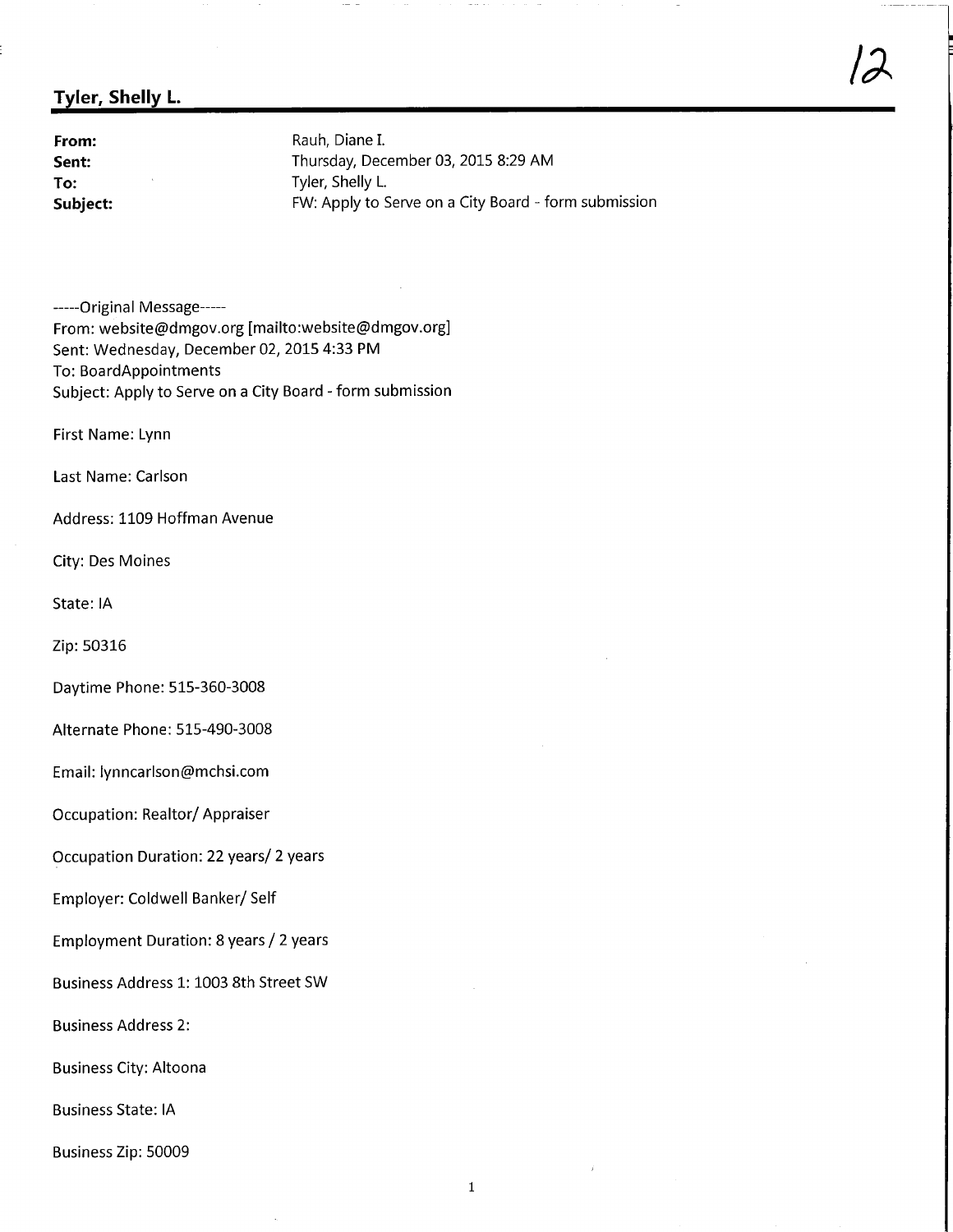Business Phone: 515-967-0046

Business Fax:

Birth Date: 08/04/1956

Gender: Female

Are you a Des Moines resident?: Yes

Ward: Ward 2

Residency Duration: 4 years

Are you a registered voter?: Yes

Have you been previously employed by the City of Des Moines?: No

City Employed Relatives: none

Have you have served on Any Board, Commission, or Committee?: No

List Boards, Commissions and Committees and Date(s) served:

List Boards, Agencies, Civic, Service and/or Professional Organizations to which you are affiliated: Des Moines Association of Realtors/ Iowa Association of Realtors/ National Association of Realtors/ National Association of Appraisers

Indicate other experiences or skills which will contribute to the mission of this Board, Commission or Committee:

First Board: Zoning Board of Adjustment

Second Board: --- Select One ---

Third Board: --- Select One ---

Fourth Board: — Select One

Fifth Board: --- Select One ---

Most board seats have no special requirement other than being a citizen of Des Moines. However, some seats require special criteria for members.: Citizen of Des Moines, Developer or real estate broker, Experience in Real Estate or Real Estate Financing, Licensed Realtor

Comments:

Signature: Lynn A Carlson

Submitted: 12/2/2015 4:32:32 PM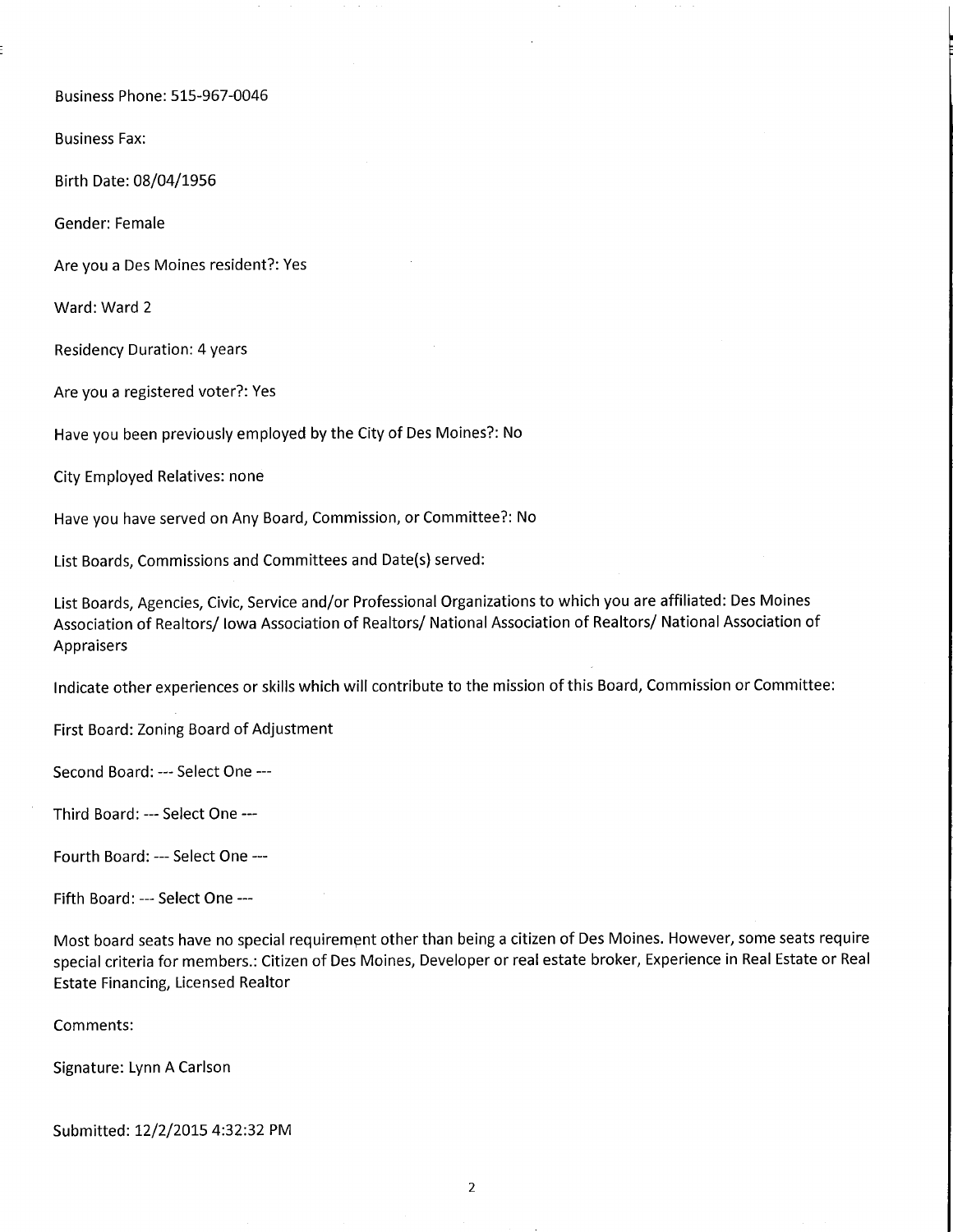## City of Des Moines, Iowa Boards and Commissions Board Composition

## Zoning Board of Adjustment

| Description:   | The Board hears appeals of staff determinations of the applicability of the zoning ordinance,<br>grants variances, special exceptions, conditional uses and special permits. The board<br>exercises adjudicatory power and appeals from the board are heard by the state court. |
|----------------|---------------------------------------------------------------------------------------------------------------------------------------------------------------------------------------------------------------------------------------------------------------------------------|
| Staff contact: | Bert Drost (283-4257)                                                                                                                                                                                                                                                           |
| Term length:   | Five years                                                                                                                                                                                                                                                                      |
| Expiration:    | First Monday in April                                                                                                                                                                                                                                                           |
| Meetings:      | 1:00 PM, 4th Wednesday of each month,                                                                                                                                                                                                                                           |
| Location:      | 400 Robert D Ray Drive                                                                                                                                                                                                                                                          |
|                | City Hall, Second floor, Room: City Council Chambers                                                                                                                                                                                                                            |
| Requirements:  | GENDER BALANCE REQUIRED - Seven members: a majority of the members shall be<br>persons representing the public at large, and shall not be involved in the business of<br>purchasing or selling real estate (not more than 3 members).                                           |

Prof. requirements:

|                                                           | <b>Member Information</b>                                                 |                                                                                       |                                                                                 |  |  |  |
|-----------------------------------------------------------|---------------------------------------------------------------------------|---------------------------------------------------------------------------------------|---------------------------------------------------------------------------------|--|--|--|
| Nathan Blake<br>711 16th Street<br>Des Moines 50314       | $(C): 515953-9937$<br>(D): 515 208-5925<br>$(E)$ :<br>(W): 515 281-4325   | Term expires:<br>Took office:<br>Appointed by:<br>Residing in Ward: 3<br>Eligibility: | 4/1/2016<br>7/28/2014<br>7 - Mayor<br>Eligible for reappointment                |  |  |  |
| Seat: 01 - Citizen of DM                                  |                                                                           | Gender:                                                                               | Male                                                                            |  |  |  |
| John Chiodo<br>2809 Emma<br>Des Moines 50321              | 515 249-2188<br>(C):<br>515 286-2076<br>$(D)$ :<br>$(E)$ :<br>$(W)$ :     | Term expires:<br>Took office:<br>Appointed by:<br>Residing in Ward: 3<br>Eligibility: | 4/1/2016<br>7/13/2015<br>3 - Ward 3<br>Eligible for reappointment               |  |  |  |
| Seat: 06 - Citizen of DM                                  |                                                                           | Gender:                                                                               | Male                                                                            |  |  |  |
| Dave Gaer<br>5821 Woodland Avenue<br>Des Moines 50312     | 515 360-9235<br>(C).<br>(D): 515 360-9235<br>$(E)$ :<br>(W): 515 457-9000 | Term expires:<br>Took office:<br>Appointed by:<br>Residing in Ward: 3<br>Eligibility: | 4/1/2020<br>3/10/2014<br>6 - At Large B - Coleman<br>Eligible for reappointment |  |  |  |
| Seat: 03 - Citizen of DM                                  |                                                                           | Gender:                                                                               | Male                                                                            |  |  |  |
| Cherie Mortice<br>2904 E. 22nd Street<br>Des Moines 50317 | $(C)$ :<br>(D):<br>515 490-2748<br>(E): 515 266-4981<br>$(W)$ :           | Term expires:<br>Took office:<br>Appointed by:<br>Residing in Ward: 2<br>Eligibility: | 4/1/2018<br>4/8/2013<br>5 - At Large A - Moore<br>Eligible for reappointment    |  |  |  |
| Seat: 02 - Citizen of DM                                  |                                                                           | Gender:                                                                               | Female                                                                          |  |  |  |